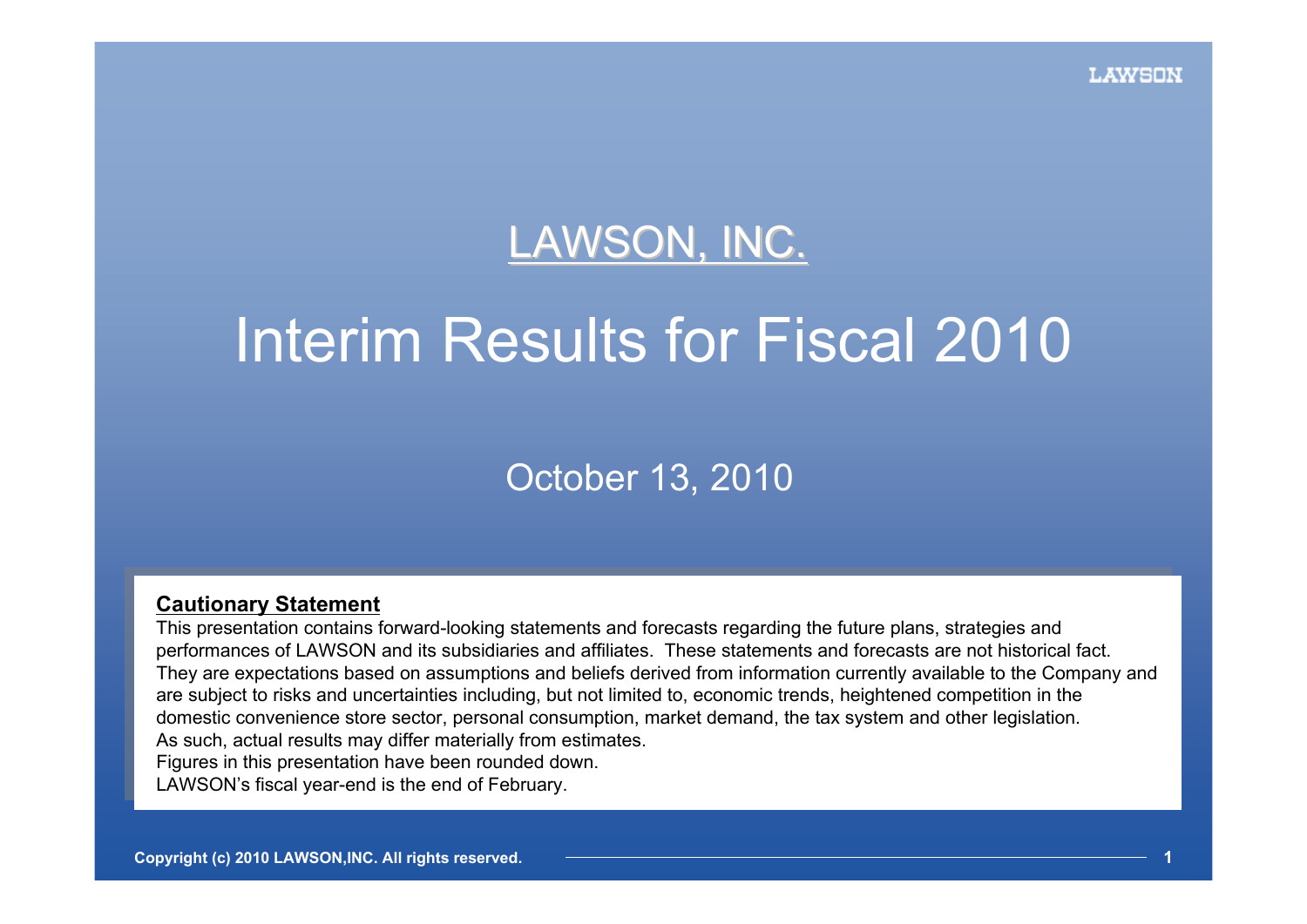# Interim Results for Fiscal 2010

Yoshiyuki Yahagi Chief Financial Officer

**Copyright (c) 2010 LAWSON,INC. All rights reserved.**

**2**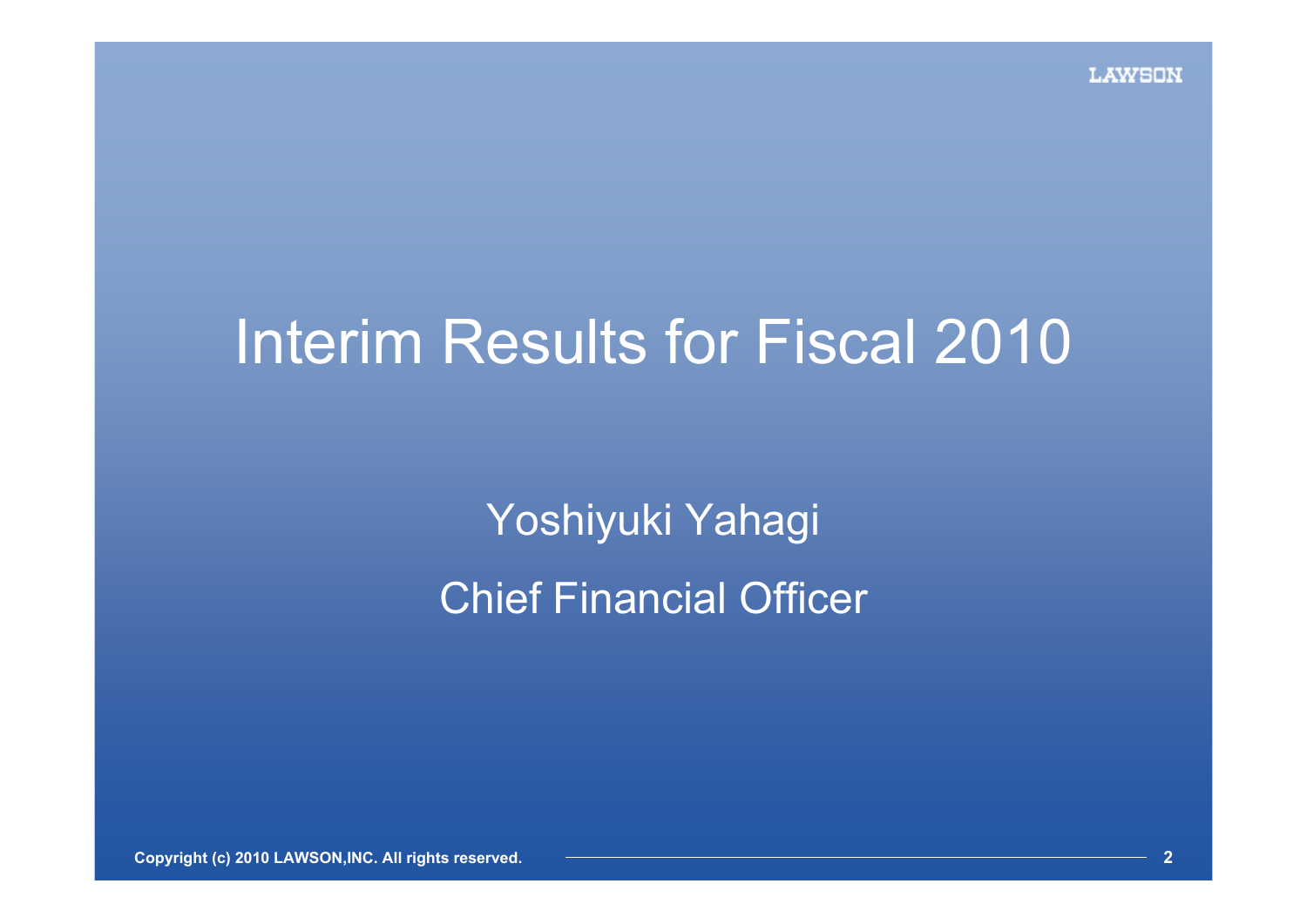|                                    | <b>1H FY2009</b> |        | <b>1H FY2010</b> |                  |
|------------------------------------|------------------|--------|------------------|------------------|
| (Consolidated: Billions of yen)    | Actual           | Actual | YoY              | vs. Initial Plan |
| Net sales of all stores            | 840.7            | 837.8  | 99.7%            | 99.3%            |
| Operating profit                   | 30.1             | 30.1   | 100.0%           | 108.1%           |
| Operating profit ratio             | 3.6%             | 3.6%   | $0.0\%P$         | 0.3%P            |
| Recurring profit                   | 29.7             | 29.6   | 99.7%            | 109.6%           |
| Interim net profit                 | 15.8             | 12.2   | 77.4%            | 94.5%            |
| EPS (Yen)                          | 160.17           | 123.44 | 77.1%            | 94.2%            |
| Projected dividend per share (Yen) | 80               | 85     | 5                |                  |
| Total number of stores             | 9,629            | 9,860  | 231              |                  |

(Notes) Interim net profit and EPS for 1H FY2009 have been corrected due to prior-year adjustments of LAWSON ENTERMEDIA, INC. Results for 1H FY2009 include the results of Ninety-nine Plus Inc. for the period from January to June.

#### **Consolidated operating profit: Slightly increased**

We achieved our year-on-year plan for interim existing store sales, with the second quarter offsetting underperformance in the first quarter.

We continued to make progress cutting SG&A expenses. Consequently, interim operating profit far exceeded our plan.

#### ■ Consolidated interim net profit: Declined

We recorded a loss on disposal of 1.2 billion yen on the training facility to reduce maintenance costs, as well as a 1.8 billio nyen impairment loss for old IT systems at Ninety-nine Plus Inc. due to the early introduction of new IT system, PRiSM.

Together, these restructuring costs totaled 3.0 billion yen and were booked as extraordinary losses.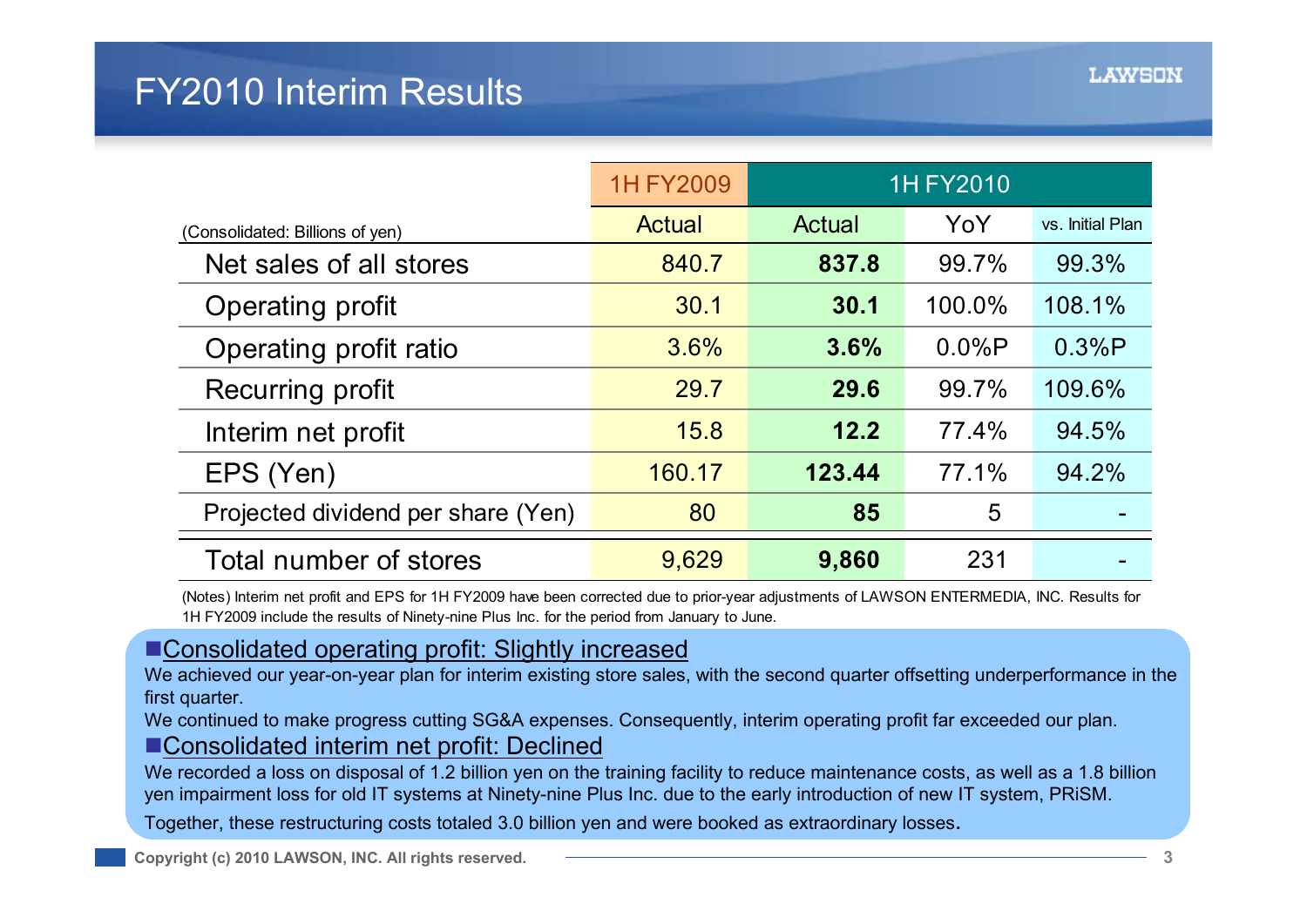# Existing Stores (Non-Consolidated)



- Gross profit margin improved considerably due to revamping raw materials procurement and promoting projection ordering method.
- Customer numbers improved on the back of the popularity of desserts and cooked noodles, and the summer heatwave.
- **Existing store sales dropped due to a decline in average amount spent per customer, reflecting ongoing** price competition.

I.AWSON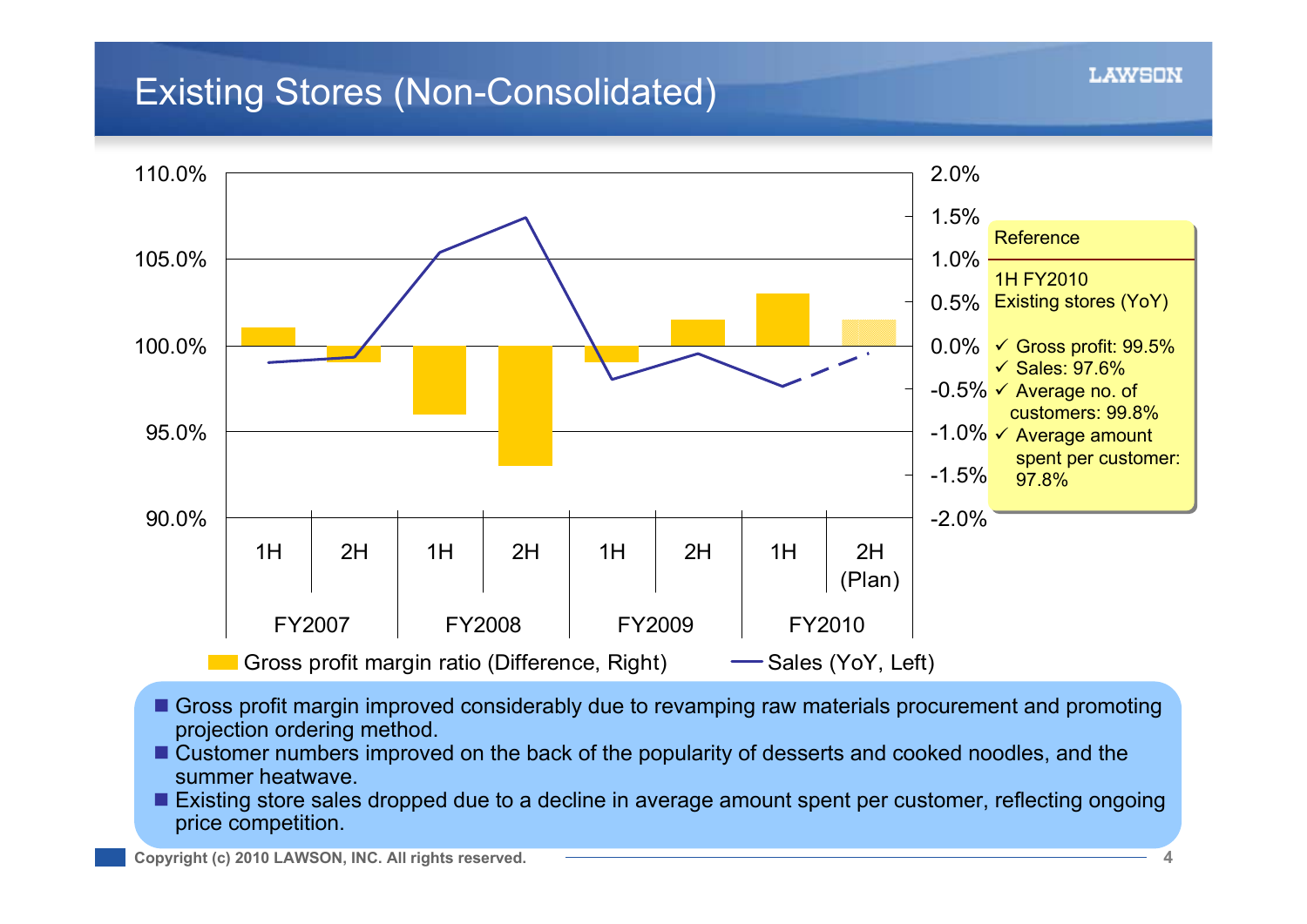# Existing Stores (Non-Consolidated)



- The net increase in stores ended up with 84 stores as a consequence of the number of store openings, which was 40 higher than planned, and of the number of store closure, which was 24 less than planned. => Revised the annual plan of net increase for 120 stores.
- П Outstanding contracts at period-end was 286, which covered the annual plan.
- Daily sales at new stores increased to 505 thousand yen. Persistent efforts in improving efficiency of opening new stores continued to boost the sales at new stores.

**Copyright (c) 2010 LAWSON, INC. All rights reserved.**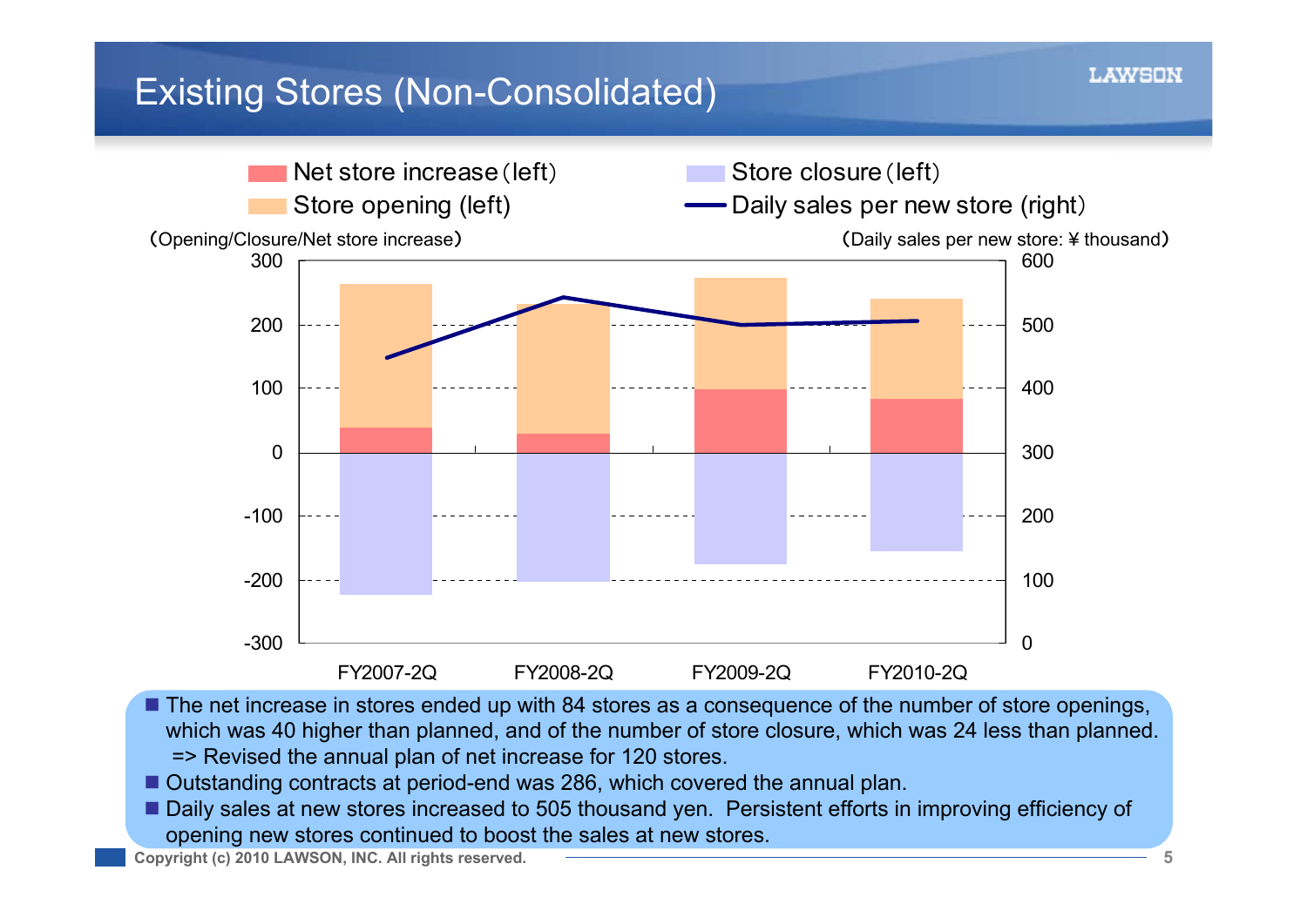# **Key Components of SG&A Expenses**

|                                       |                                                                                                                                                                                                                                                                                                                                                      |                                                                                                                                                                                     | <b>1H FY2010</b>                                                                                                                          | FY2010 (Full Year)                                                                                  |
|---------------------------------------|------------------------------------------------------------------------------------------------------------------------------------------------------------------------------------------------------------------------------------------------------------------------------------------------------------------------------------------------------|-------------------------------------------------------------------------------------------------------------------------------------------------------------------------------------|-------------------------------------------------------------------------------------------------------------------------------------------|-----------------------------------------------------------------------------------------------------|
|                                       | (Billions of yen)                                                                                                                                                                                                                                                                                                                                    |                                                                                                                                                                                     | YoY                                                                                                                                       | Forecast <sup>1)</sup>                                                                              |
|                                       | Selling, general and administrative (SG&A) expenses                                                                                                                                                                                                                                                                                                  | 88.3                                                                                                                                                                                | $\triangle$ 0.6                                                                                                                           | <b>Slight increase</b>                                                                              |
| Non-                                  | <major expenses="" strategic=""></major>                                                                                                                                                                                                                                                                                                             |                                                                                                                                                                                     |                                                                                                                                           |                                                                                                     |
| conso-                                | <b>Personnel costs</b>                                                                                                                                                                                                                                                                                                                               | 17.0                                                                                                                                                                                | $\triangle$ 1.8                                                                                                                           | Down approx. 10%                                                                                    |
| lidated                               | <b>IT-related costs</b>                                                                                                                                                                                                                                                                                                                              | 7.0                                                                                                                                                                                 | 1.5                                                                                                                                       | Up approx. 10%                                                                                      |
|                                       | (Hardware leasing, software amortization, maintenance, etc.)                                                                                                                                                                                                                                                                                         |                                                                                                                                                                                     |                                                                                                                                           |                                                                                                     |
|                                       | Advertising and promotional expenses                                                                                                                                                                                                                                                                                                                 | 4.7                                                                                                                                                                                 | $\triangle$ 0.6                                                                                                                           | Down approx. 10%                                                                                    |
| <b>Consolidated SG&amp;A expenses</b> |                                                                                                                                                                                                                                                                                                                                                      | 119.0                                                                                                                                                                               | 1.7                                                                                                                                       | Slight decrease                                                                                     |
|                                       | 1) Italics mean revised figures for the full year.                                                                                                                                                                                                                                                                                                   |                                                                                                                                                                                     |                                                                                                                                           |                                                                                                     |
|                                       | <b>1H YoY Differences</b>                                                                                                                                                                                                                                                                                                                            | <b>1H Plan Differences</b>                                                                                                                                                          |                                                                                                                                           |                                                                                                     |
| consolidated                          | $\triangleright$ Personnel costs<br>Decrease in store crew expenses due to decline in<br>number of Company-operated stores<br>Non<br>$\triangleright$ IT-related costs<br>Rebound increase after streamlining from last year<br>$\triangleright$ Advertising and promotional expenses<br>Decrease due to effective use of shopping points<br>program | consolidated<br>Non-                                                                                                                                                                | >IT-related costs<br>Minus 0.9 billion yen due to reduced<br>maintenance costs<br>>Advertising and promotional expenses<br>points program | Difference from initial plan: Minus 2.3 billion yen<br>Minus 0.8 billion yen due to use of shopping |
| Consoli<br>dated                      | $\triangleright$ Ninety-nine Plus<br>Increase due to increased store openings                                                                                                                                                                                                                                                                        | <b>Consolidated</b><br>Difference from initial plan: Minus 3.0 billion yen<br>> Ninety-nine Plus<br>Minus 0.5 billion yen against plan due to non-<br>achievement of store-openings |                                                                                                                                           |                                                                                                     |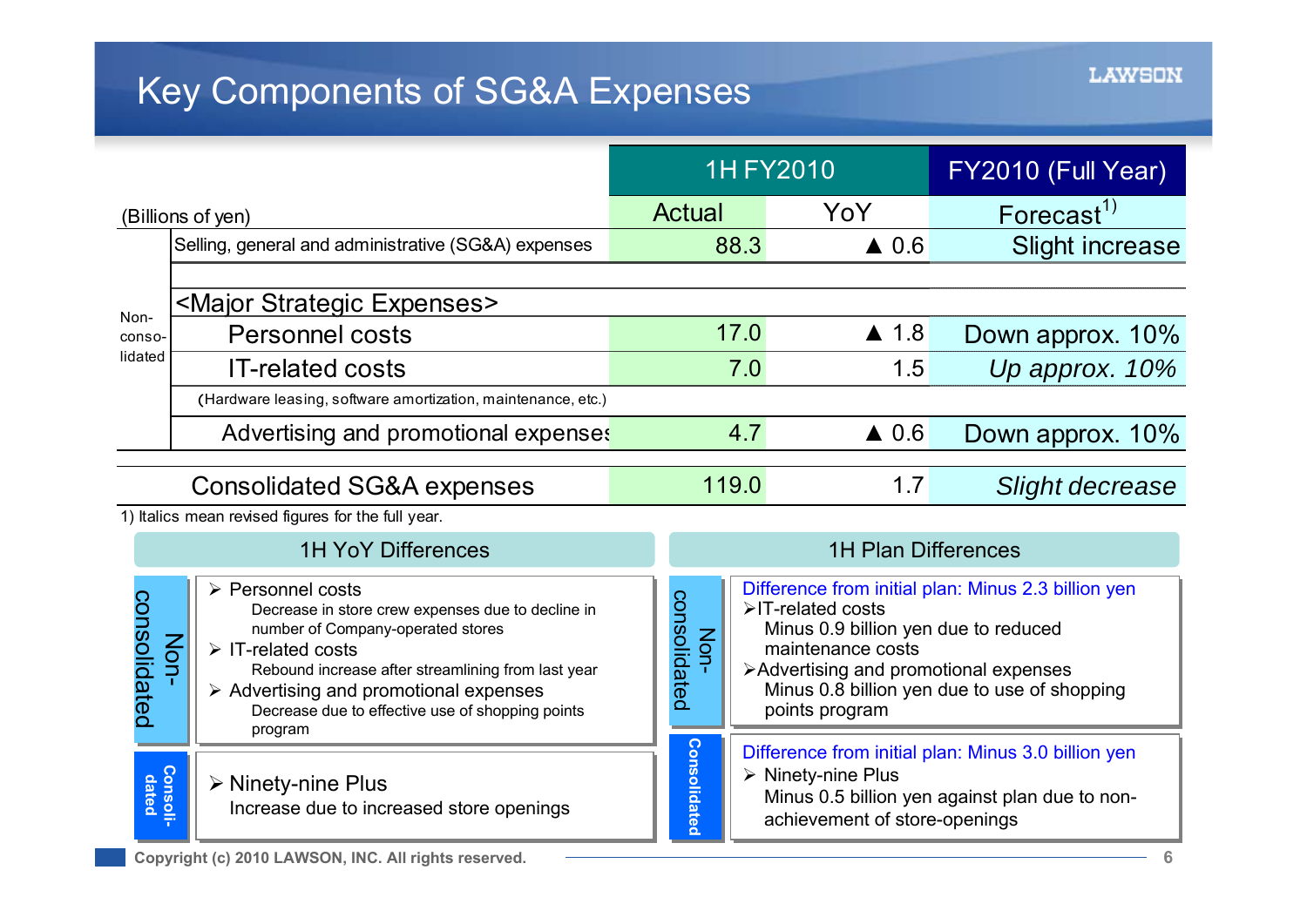# Earnings of Major Subsidiaries and Affiliates

|                                                                  |                 |                  |                    | (Billions of yen) |                        |
|------------------------------------------------------------------|-----------------|------------------|--------------------|-------------------|------------------------|
| <operating major="" of="" profit="" subsidiaries=""></operating> |                 | <b>1H FY2010</b> | FY2010 (Full Year) |                   |                        |
|                                                                  | Fiscal Year-end | Shareholding     | Actual             | YoY               | Forecast <sup>1)</sup> |
| LAWSON ENTERMEDIA, INC.                                          | Feb.            | 100.0%           | 0.61               | $\triangle$ 0.10  | 1.0                    |
| Ninety-nine Plus Inc.                                            | Feb.            | 100.0%           | 1.03               | $0.07^{2}$        | 2.2                    |
| <b>LAWSON ATM Networks, Inc.</b>                                 | Feb.            | 44.0%            | 1.65               | 0.24              | 2.8                    |
| Cross Ocean Media, Inc.                                          | Feb.            | 42.0%            | $\triangle$ 0.17   |                   | $\blacksquare$ 0.4     |

| <operating affiliates="" equity-method="" of="" profit=""></operating> | <b>1H FY2010</b> |       |                  |                  |
|------------------------------------------------------------------------|------------------|-------|------------------|------------------|
| LAWSON Okinawa, Inc.                                                   | Feb.             | 49.0% | 0.28             | $\sim$           |
| SHANGHAI HUALIAN LAWSON CO., LTD.                                      | Dec.             | 49.0% | $\triangle$ 0.05 | $\triangle$ 0.00 |

1) Italics mean revised figures for the full year.

2) Compared with the operating profit from January to June for FY2009, which was included in LAWSON's consolidated results for that fiscal year.

| <b>LAWSON ENTERMEDIA, INC.</b>      | Although earnings fell, performance was better than planned with no<br>impact observed from the recent incident. |
|-------------------------------------|------------------------------------------------------------------------------------------------------------------|
| Ninety-nine Plus Inc.               | Although earnings fell short of plan, they contributed to consolidated<br>operating profit.                      |
| <b>LAWSON ATM Networks,</b><br>Inc. | Achieved higher earnings due to increased ATM installations.                                                     |
| <b>Cross Ocean Media, Inc.</b>      | Upfront investments for launching digital signage business.                                                      |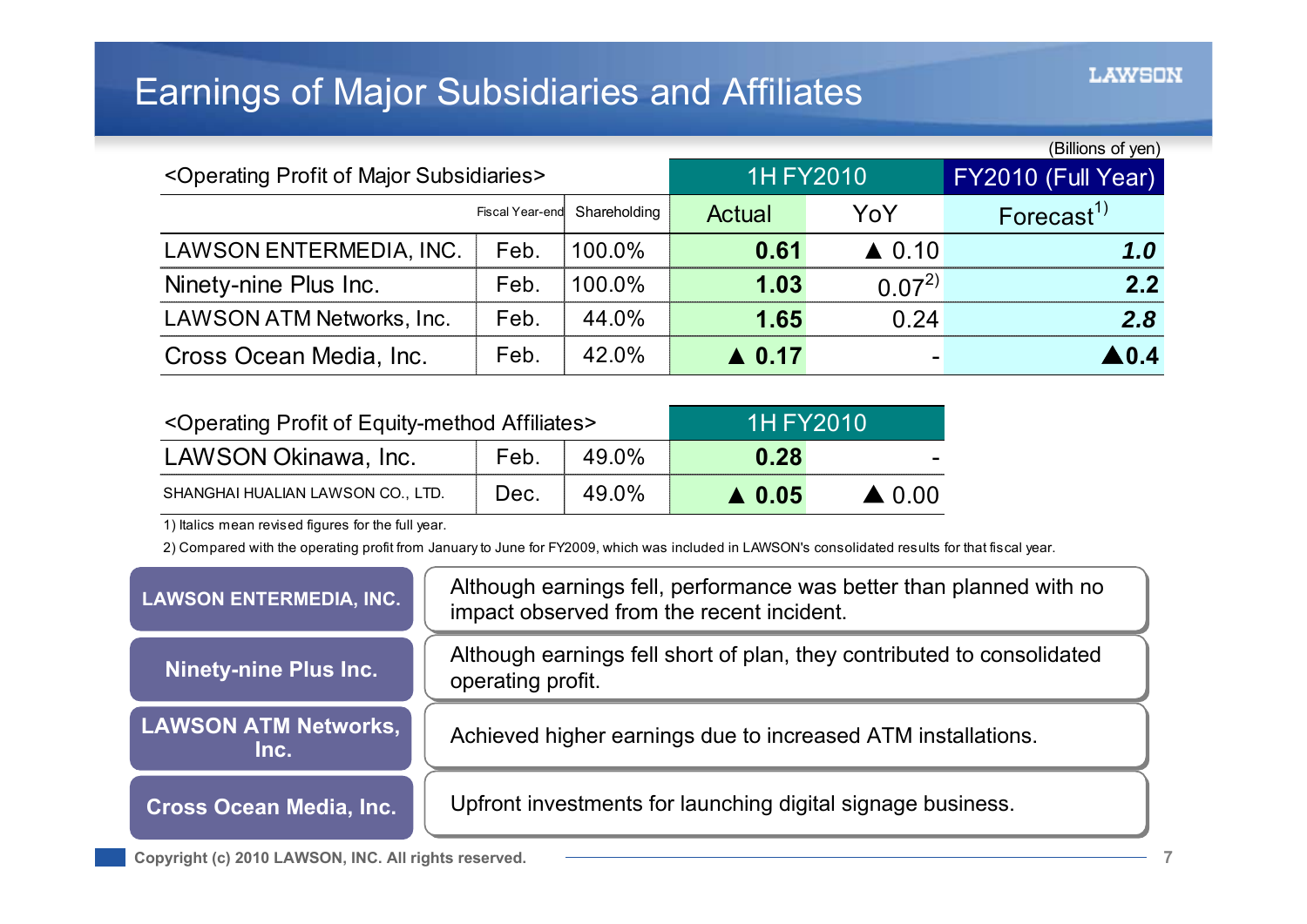# 1H FY2010 Balance Sheet and Cash Flows (Consolidated)<sup>LAWSON</sup>

|                                    | As of Aug. 31, 2010 | YoY             |                                                                            | As of Aug. 31, 2010 | YoY             |
|------------------------------------|---------------------|-----------------|----------------------------------------------------------------------------|---------------------|-----------------|
| Total current assets               | 158.5               | 26.3            | <b>Total current liabilities</b>                                           | 206.3               | 21.8            |
| (Cash and bank deposits)           | 97.6                | 33.6            | (Accounts payable-trade)<br>for franchised stores)                         | 93.2                | 20.0            |
| (Marketable securities)            | 1.0                 | $\triangle$ 1.5 | (Deposits received)                                                        | 74.9                | 9.0             |
| (Accounts receivable)              | 30.5                | 4.0             | Total long-term liabilities                                                | 72.0                | 6.5             |
| Total property and store equipment | 323.2               | 7.3             | (Deposits received from<br>franchisees and lessees)                        | 38.2                | $\triangle$ 0.4 |
| <b>Fixed assets</b>                | 152.0               | 6.7             | Net assets                                                                 | 203.4               | 5.3             |
| Total intangible fixed assets      | 36.3                | 1.9             | (Common stock)                                                             | 58.5                |                 |
| Investments and other assets       | 134.9               | $\triangle$ 1.3 | (Retained earnings)                                                        | 94.9                | 0.8             |
| (Long-term loans receivable)       | 31.5                | 1.7             | Total liabilities and net assets                                           | 481.8               | 33.7            |
| (Lease deposits)                   | 81.8                | $\triangle$ 1.3 |                                                                            |                     |                 |
| <b>Total assets</b>                | 481.8               | 33.7            | Impact of new lease accounting standard<br>"Fixed assets" +8.7 billion yen |                     |                 |

|     |                     |                      |                                                     |                     | (Billions of yen) |
|-----|---------------------|----------------------|-----------------------------------------------------|---------------------|-------------------|
|     | As of Aug. 31, 2010 | YoY                  |                                                     | As of Aug. 31, 2010 | YoY               |
| S   | 158.5               | 26.3                 | <b>Total current liabilities</b>                    | 206.3               | 21.8              |
| 3)  | 97.6                | 33.6                 | (Accounts payable-trade<br>for franchised stores)   | 93.2                | 20.0              |
|     | 1.0                 | $\triangle$ 1.5      | (Deposits received)                                 | 74.9                | 9.0               |
|     | 30.5                | 4.0                  | Total long-term liabilities                         | 72.0                | 6.5               |
| nt: | 323.2               | 7.3                  | (Deposits received from<br>franchisees and lessees) | 38.2                | $\triangle$ 0.4   |
|     | 152.0               | 6.7                  | Net assets                                          | 203.4               | 5.3               |
|     | 36.3                | 1.9                  | (Common stock)                                      | 58.5                |                   |
| :ts | 134.9               | $\blacktriangle$ 1.3 | (Retained earnings)                                 | 94.9                | 0.8               |
| e)  | 31.5                | 1.7                  | Total liabilities and net assets                    | 481.8               | 33.7              |
|     |                     |                      |                                                     |                     |                   |

Impact of new lease accounting standard Impact of new lease accounting standard "Fixed assets" +8.7 billion yen "Fixed assets" +8.7 billion yen "Current/long-term liabilities" +7.7 billion yen "Current/long-term liabilities" +7.7 billion yen

|                                      |                         |                  | (Billions of yen) |
|--------------------------------------|-------------------------|------------------|-------------------|
|                                      | 1H FY2008               | 1H FY2009        | 1H FY2010         |
| Cash flows from operating activities | 48.7                    | 49.5             | 63.4              |
| Cash flows from investing activities | $\triangle$ 15.8<br>3.7 |                  | $\triangle$ 12.6  |
| Free cash flows                      | 52.4                    | 33.6             | 50.7              |
| Cash flows from financing activities | $\blacktriangle$ 5.3    | $\triangle$ 11.2 | $\triangle$ 16.1  |
| (Reference) Cash and bank deposits   | 104.8                   | 102.0            | 97.6              |

Cash flows from operating activities increased 13.9 billion yen year on year to 63.4 billion yen in 1H FY2010 ■ Reflected improvement in working capital in line with increase in bill settlement transactions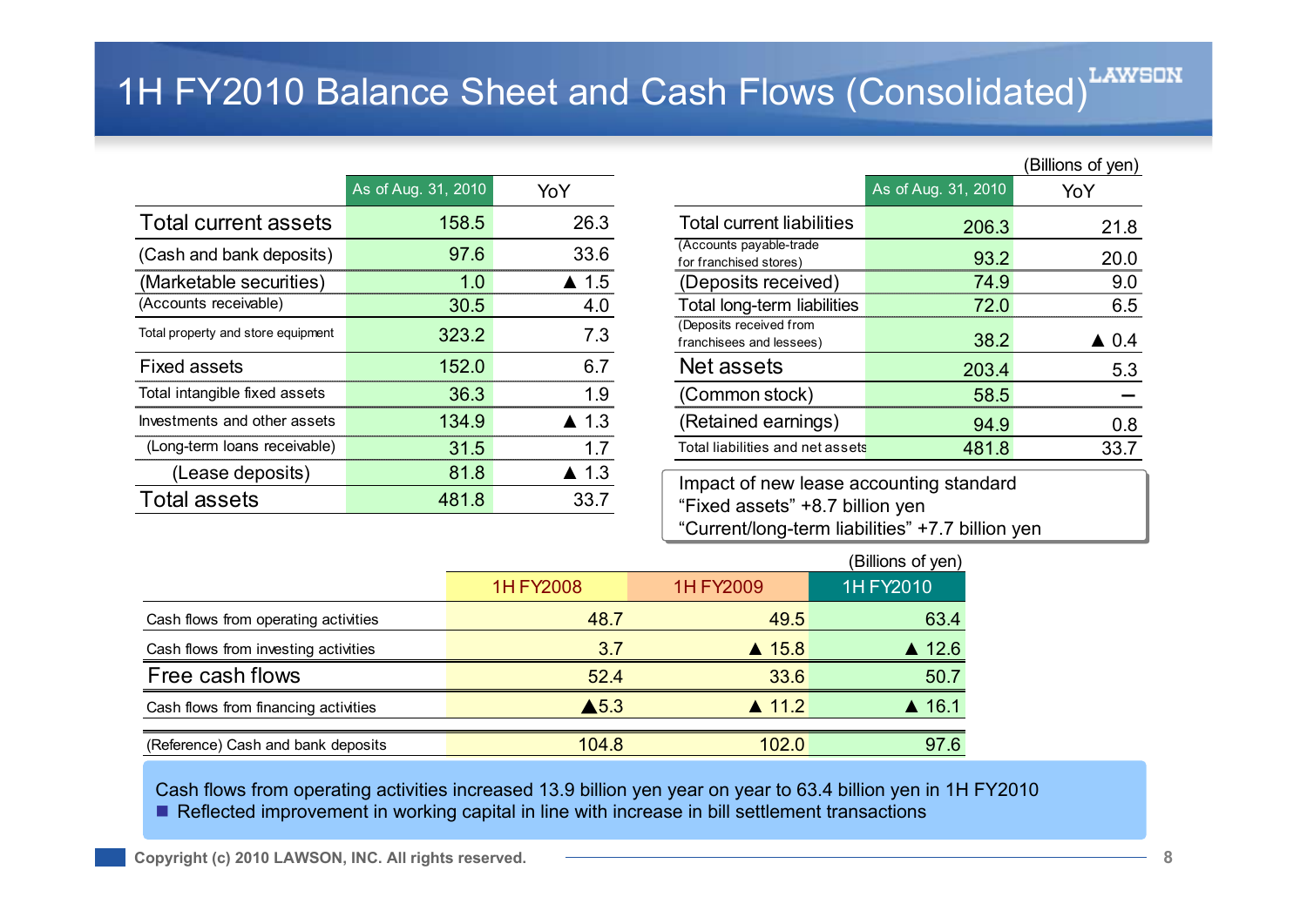# FY2010 Forecasts (Consolidated)

|                                       | <b>FY2009</b> | <b>1H FY2010</b> | <b>FY2010</b> |                    |
|---------------------------------------|---------------|------------------|---------------|--------------------|
| (Billions of yen)                     | Actual        | Actual           | Forecasts $1$ | YoY                |
| Net sales of all stores               | 1,666.1       | 837.8            | 1,655.0       | 99.3%              |
| Operating profit                      | 50.2          | 30.1             | 50.5          | 100.4%             |
| Operating profit ratio                | 3.0%          | 3.6%             | 3.1%          | 0.1%P              |
| Recurring profit                      | 49.4          | 29.6             | 49.1          | 99.3%              |
| Net profit                            | 12.5          | 12.2             | 22.0          | 175.1%             |
| <b>ROE</b>                            | 6.5%          | 6.3%             | 11.2%         | 4.7%P              |
| EPS (Yen)                             | 126.67        | 123.44           | 220.29        | 173.9%             |
| Dividend payout ratio                 | 126.3%        |                  | 77.2%         | $\triangle$ 49.1%P |
| Projected dividend per share (Yen)    | 160           | 85               | 170           | 10                 |
|                                       |               |                  |               |                    |
| Total number of stores in Japan       | 9,761         | 9,860            | 10,011        | 250                |
| (Non-Consolidated)                    |               |                  |               |                    |
| Gross profit at existing stores (YoY) | 96.8%         | 99.5%            | 100.0%        | 3.2%P              |
| Net sales at existing stores (YoY)    | 95.9%         | 97.6%            | 98.6%         | 2.7%P              |
| Gross profit margin ratio             | 30.4%         | 30.9%            | 30.9%         | 0.5%P              |

1) Revisions to initial full-year forecasts for fiscal 2010 are italicized.

#### 2H FY2010

- 0.3 percentage point increase in the gross profit margin ratio due to progress in structural reforms.
- Invest in improving products to minimize backlash impact on cigarette sales from rushing buy ahead of tobacco tax hike
- Increase investment in growth fields (fresh food convenience stores, etc.)
- Downward revision of net profit (-1.8 billion yen) due to unexpected first-half extraordinary losses (3.0 billion yen)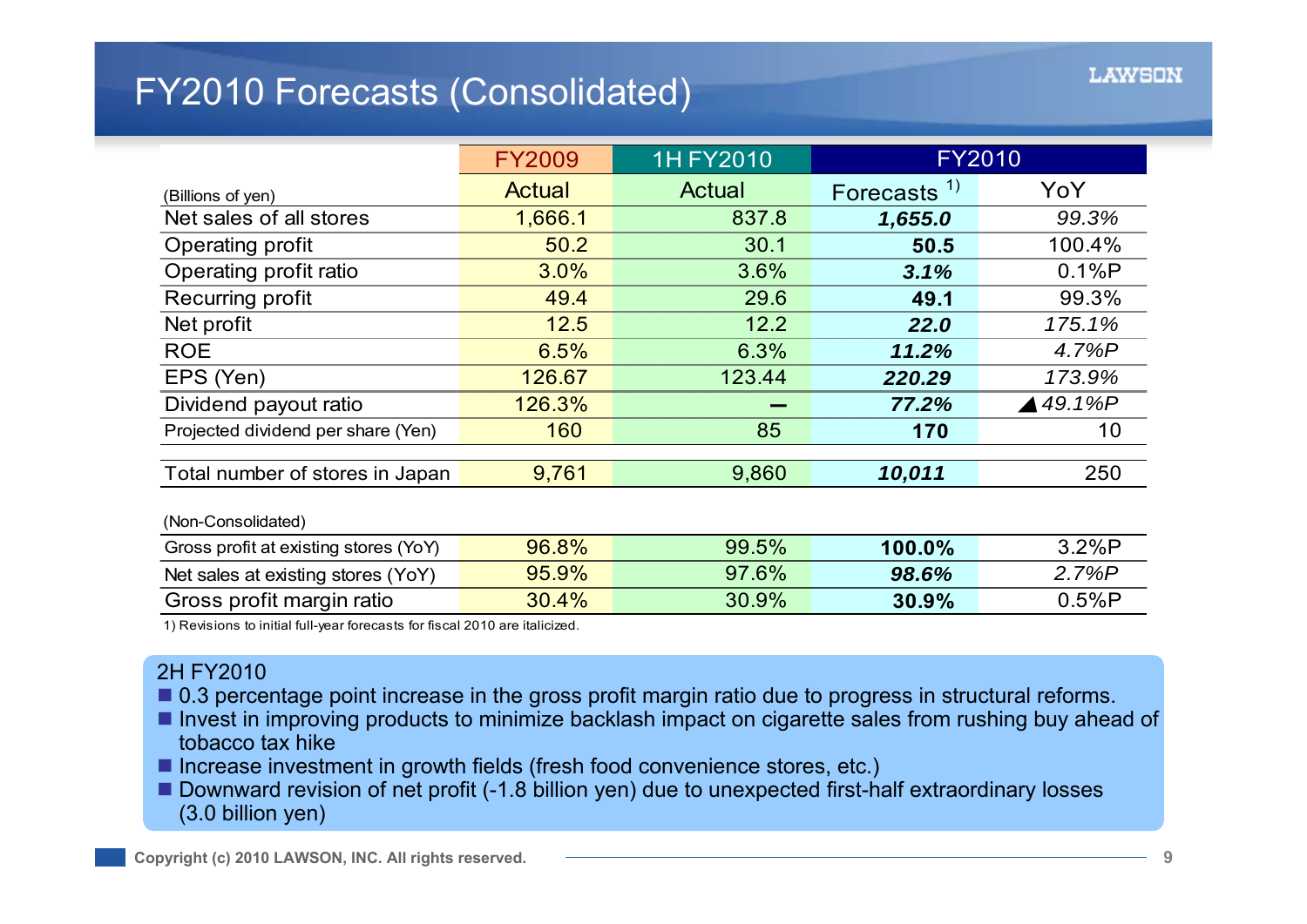# LAWSON Management Strategy

Takeshi Niinami President & CEO

**Copyright (c) 2010 LAWSON,INC. All rights reserved. 10**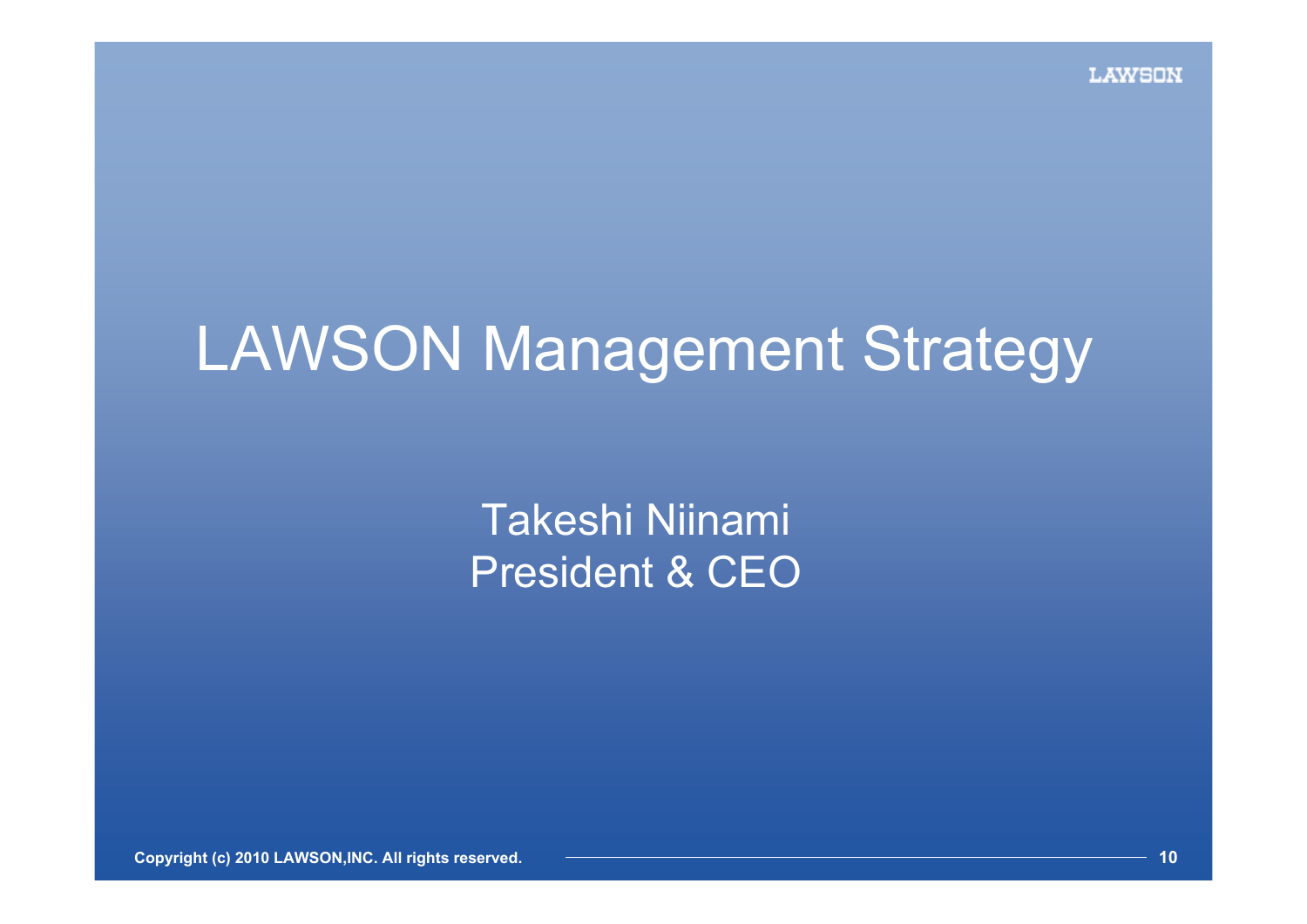# 1H FY2010 Review

|                      |                                | <b>Key Initiatives</b>                                | <b>1H Achievements</b>                                                                                                                                                |
|----------------------|--------------------------------|-------------------------------------------------------|-----------------------------------------------------------------------------------------------------------------------------------------------------------------------|
|                      |                                | Improvement in<br>franchise owner QSC                 | Increased ratio of S/A ranked stores in Mystery<br><b>Shoppers Program</b>                                                                                            |
| Short-term           | increase                       | Structural reforms of<br>procurement and distribution | Raised gross profit margin ratios by 0.6% points<br>$\checkmark$                                                                                                      |
|                      | <b>Strategies</b>              | <b>PRISM</b>                                          |                                                                                                                                                                       |
|                      | gross profit<br>$\overline{5}$ | Multi-partner shopping<br>points program              | Grew cardholder base to more than 25 million<br>Sales to cardholders accounted for 28% of total sales                                                                 |
|                      |                                | Strengthened<br>Group governance                      | Implemented recommendations of third party investigating committee<br>Acquired 100% Ownership of subsidiaries, Ninety-nine Plus and<br><b>LAWSON ENTERMEDIA (LEM)</b> |
|                      |                                | Fresh food-type                                       | Conversion to fresh food-type stores (hybrid)<br>v.<br>Delayed acquisition of LAWSON STORE100                                                                         |
| Medium-<br>$\vec{o}$ |                                | Healthcare-type                                       | CVS with prescription pharmacies<br>Opened a store with a drug store chain                                                                                            |
| long-term            |                                | In-store kitchen-type                                 | Trial sales of fresh lunch boxes and delicatessen items                                                                                                               |
|                      |                                | Overseas development                                  | Opened first store in Chongqing in July, 2010                                                                                                                         |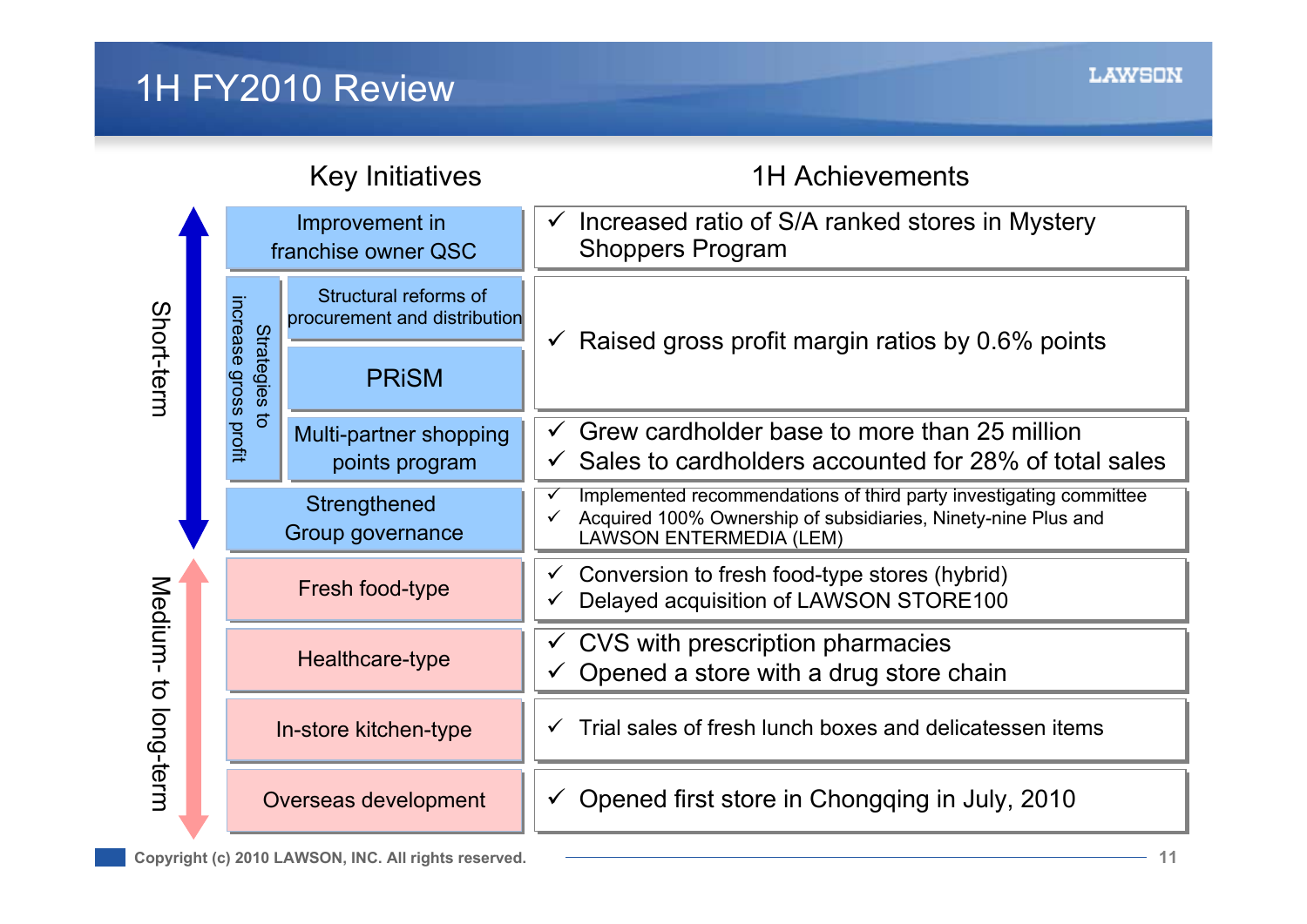# 2H FY2010 Initiatives

| <b>Key Issues</b>                                        | Actions                                                                                                                                                                                                            |
|----------------------------------------------------------|--------------------------------------------------------------------------------------------------------------------------------------------------------------------------------------------------------------------|
| Backlash from rushing buy of<br>cigarettes               | Development and promotion of value-added<br>$\checkmark$<br>products<br>$\triangleright$ Counter fast foods<br><b>Original products</b><br>➤<br>$\checkmark$ Utilize PRISM to minimize opportunity loss            |
| Multi-format strategy to<br>expand customer base         | $\checkmark$ Fresh food-type stores<br>In-store kitchen-type stores<br>$\checkmark$<br>Healthcare-type stores<br>(Stores with prescription pharmacies, joint store<br>openings with drug store chain)              |
| <b>Proactive initiatives for</b><br>overseas development | $\checkmark$ Revitalization of Shanghai Business<br>$\checkmark$ Aggressive store expansion in Chongqing<br>Further training for foreign national employees<br>$\checkmark$<br>and appointment to overseas offices |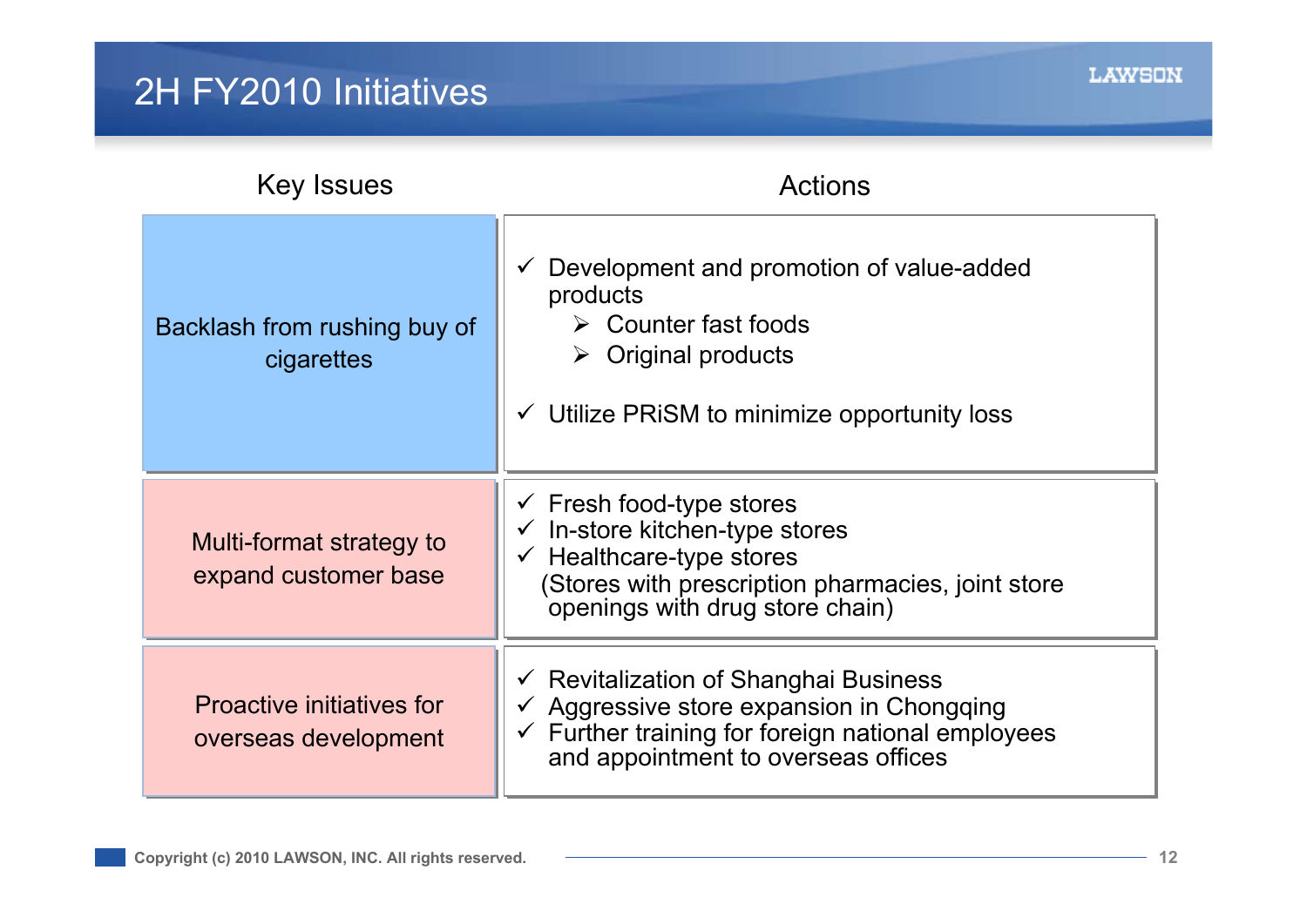### Improving Franchise Owner QSC

![](_page_12_Figure_2.jpeg)

Mystery Shoppers Rankings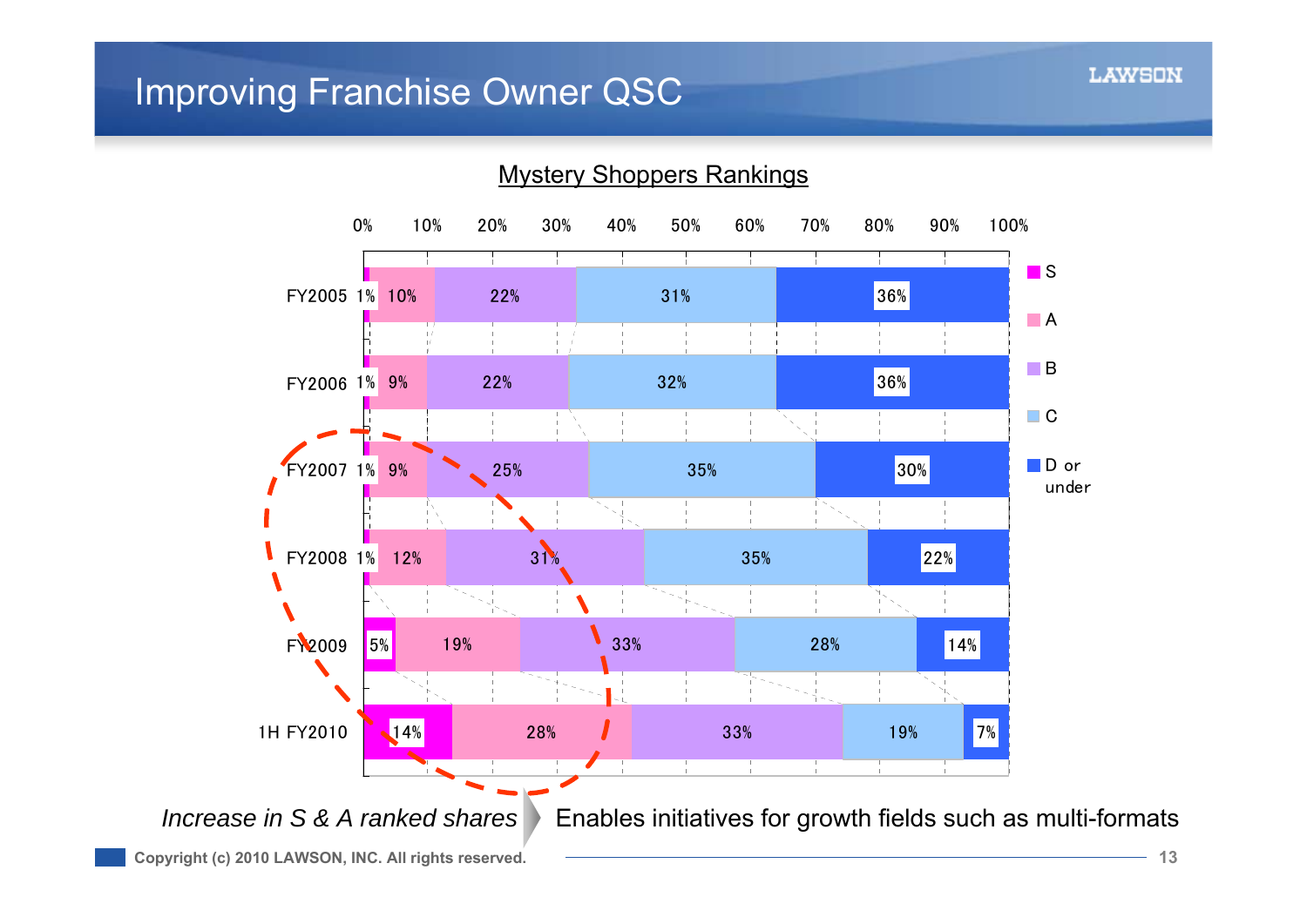# Structural Reforms of Procurement and Distribution

![](_page_13_Figure_2.jpeg)

![](_page_13_Figure_3.jpeg)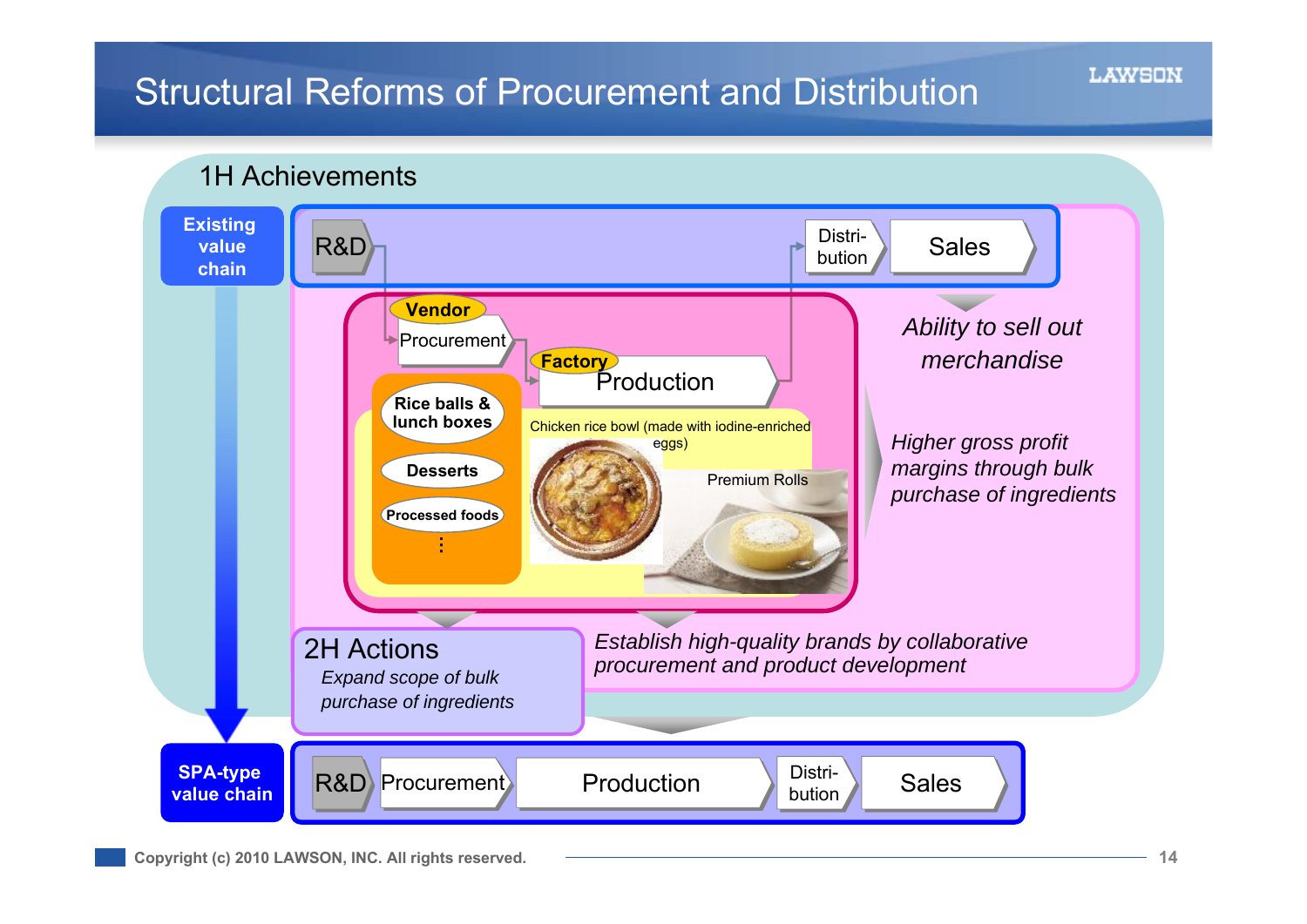## PRiSM

![](_page_14_Figure_2.jpeg)

*Strengthen franchise owner operating capabilities*

![](_page_14_Figure_4.jpeg)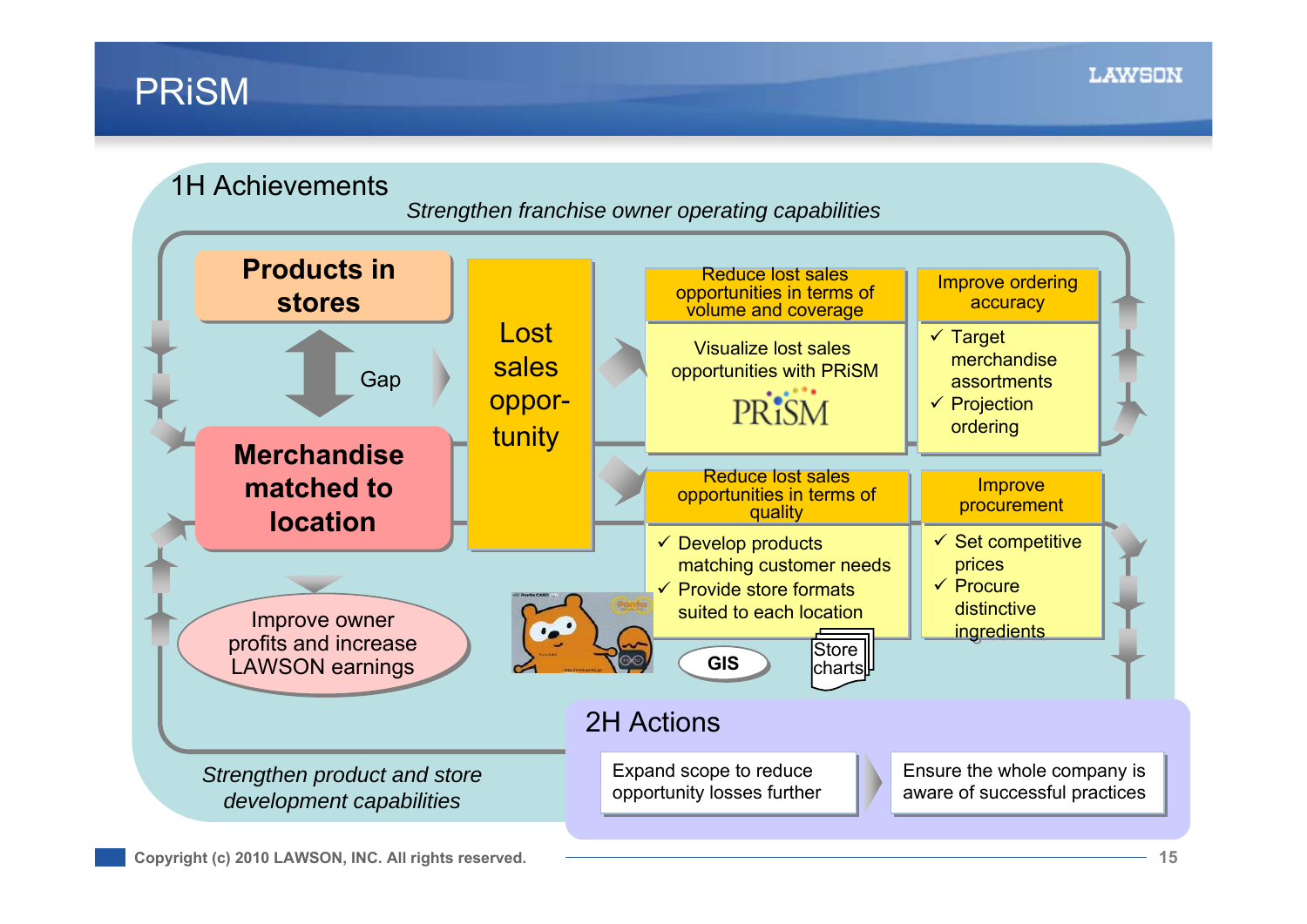| <b>1H Achievements</b>                                                                                                                                                                                                                                                                                                                                                                                                                                                                              |                                                                                                                                                                                                        |  |  |  |  |  |
|-----------------------------------------------------------------------------------------------------------------------------------------------------------------------------------------------------------------------------------------------------------------------------------------------------------------------------------------------------------------------------------------------------------------------------------------------------------------------------------------------------|--------------------------------------------------------------------------------------------------------------------------------------------------------------------------------------------------------|--|--|--|--|--|
| <b>Actions at LEM</b>                                                                                                                                                                                                                                                                                                                                                                                                                                                                               | <b>Actions in the LAWSON Group</b>                                                                                                                                                                     |  |  |  |  |  |
| $\sqrt{\frac{P}{P}}$ Prevent reoccurring of misconduct under the Risk<br>Management and Compliance Committee, incorporating<br>the third party investigating committee's recommendations.<br>$\triangleright$ Implemented compliance training and promoted<br>compliance awareness activities.<br>$\triangleright$ Encouraged use of internal whistleblower system.<br>$\triangleright$ Regularly monitored progress with countermeasures<br>$\triangleright$ Analyzed risk in the ticket business. | <b>Acquired Ninety-nine Plus and LEM.</b><br>✓<br>Established a double-checking procedure for<br>✓<br>payments.<br>Established a Compliance and Risk Management<br>✓<br>Committee for the whole group. |  |  |  |  |  |

#### 2H Actions

- $\checkmark$ Implement fund risk management for the Group integrated fund management (Implemented from October 1, 2010)
- $\checkmark$ Formulated and adopted regulations for strengthening risk management at subsidiaries (Revised on October 1, 2010)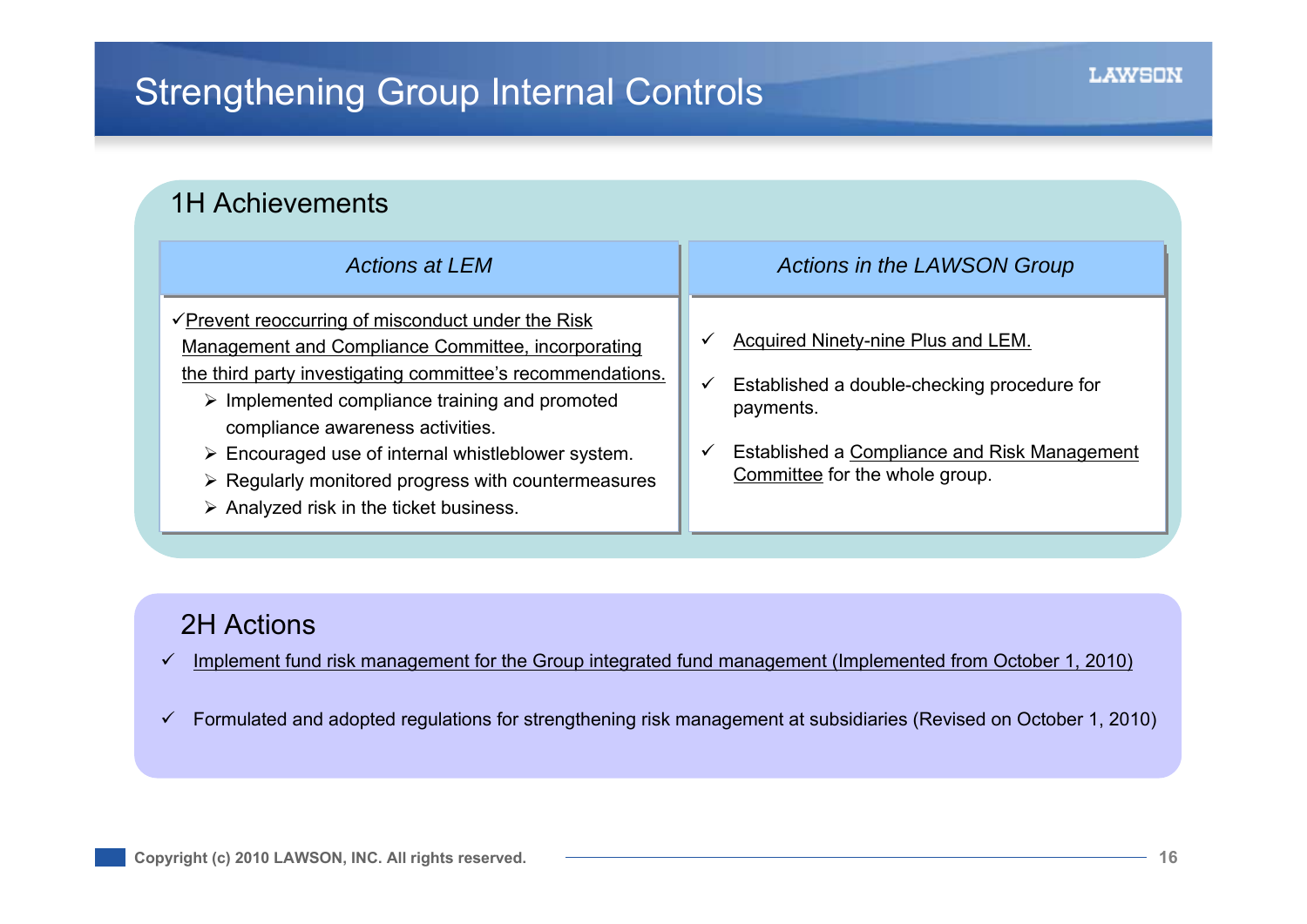# Fresh Food-type Stores

| <b>1H Achievements</b>                       |                                                                                                                                                                                                                                                                                                           |  | <b>2H Actions</b>                                                                                                                                                                            |  |  |
|----------------------------------------------|-----------------------------------------------------------------------------------------------------------------------------------------------------------------------------------------------------------------------------------------------------------------------------------------------------------|--|----------------------------------------------------------------------------------------------------------------------------------------------------------------------------------------------|--|--|
| Fresh food-type<br><b>LAWSON</b><br>(Hybrid) | $\checkmark$ Refurbished regular LAWSON stores<br>and introduced fresh foods<br>$\checkmark$ No. of store conversions<br>471 stores (1H)<br>$\checkmark$ Improved sales from conversions<br>Approx. 5% point increase                                                                                     |  | $\checkmark$ Refurbish 1,000 stores<br>in total for the full year                                                                                                                            |  |  |
| <b>LAWSON</b><br>STORE100                    | $\checkmark$ Unfulfilled store opening plan, partly<br>due to delayed conversion to<br>subsidiary (from February to July)<br>$\checkmark$ Improvement in existing store sales:<br>Higher sales year on year since<br>August 2010<br>$\checkmark$ Progress in franchising: 52 stores<br>(1H)<br>LAWEUN 1⊙C |  | $\checkmark$ Achieve 2H store-<br>opening plan<br>$\checkmark$ Franchise* 150 stores<br>during the year*<br>*Includes franchising of<br>former SHOP99 stores<br>$\checkmark$ Introduce PRISM |  |  |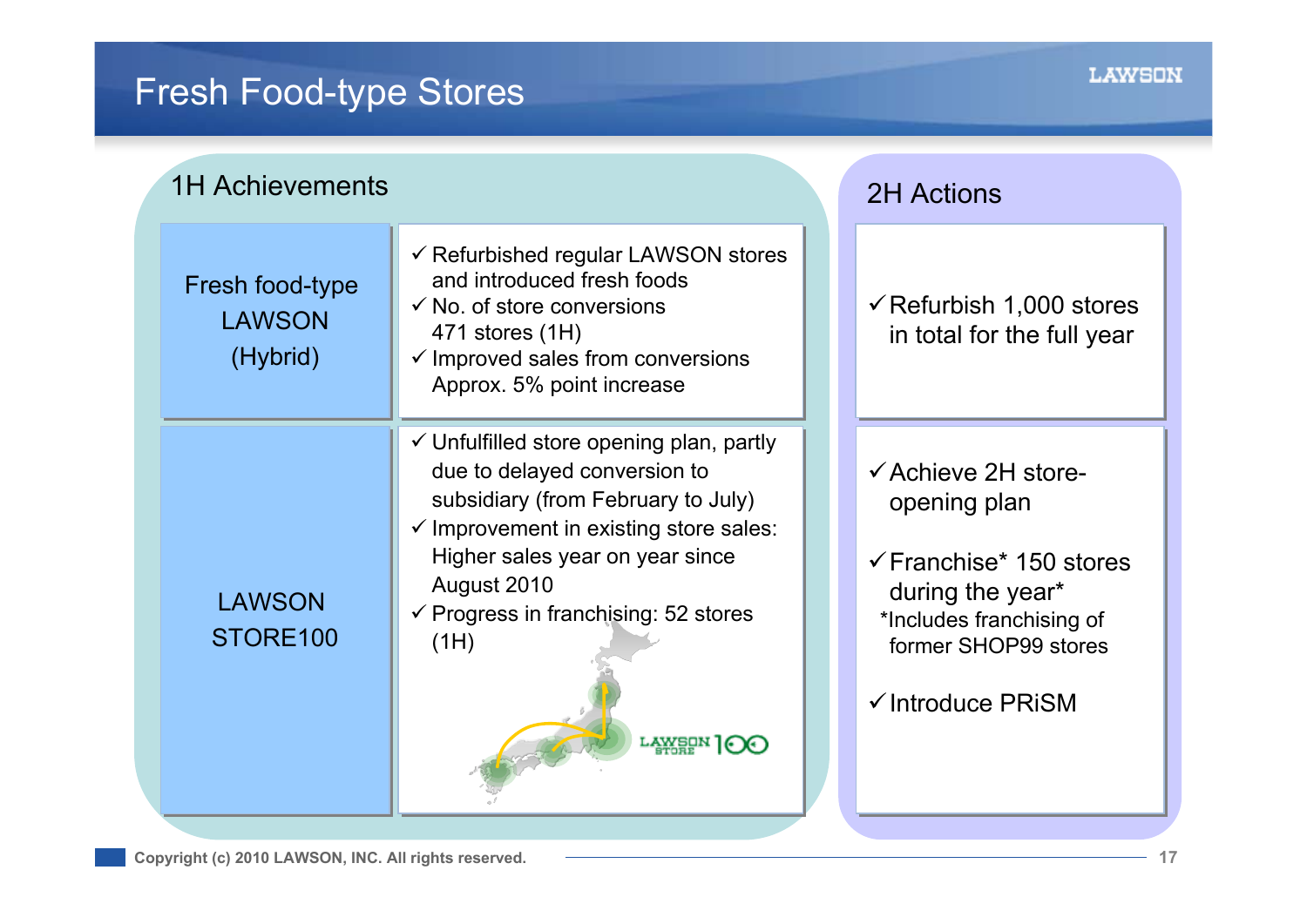# Healthcare-type LAWSON Stores

### 1H Achievements

<Convenience Stores With Prescription Pharmacies> NATURAL LAWSON Shiroyama Trust Tower Store (Opened in August)

- Introduced NATURAL LAWSON health-oriented products and healthcare products
- $\triangleright$  Enhanced consultation by pharmacists

<Opened a Store Jointly With a Drug Store Chain > LAWSON STORE100 Urayasu Higashino Store (Opened in July) Trialing a one-stop shopping model combining a convenience store with drug store

![](_page_17_Picture_7.jpeg)

![](_page_17_Picture_8.jpeg)

### 2H Actions

- Open and trial convenience stores with drug-dispensing pharmacies ⇒ Open a number of stores
- Open and trial stores jointly with a drug store chain ⇒ Develop a new store format
- $\checkmark$  Develop and trial stores selling OTC medications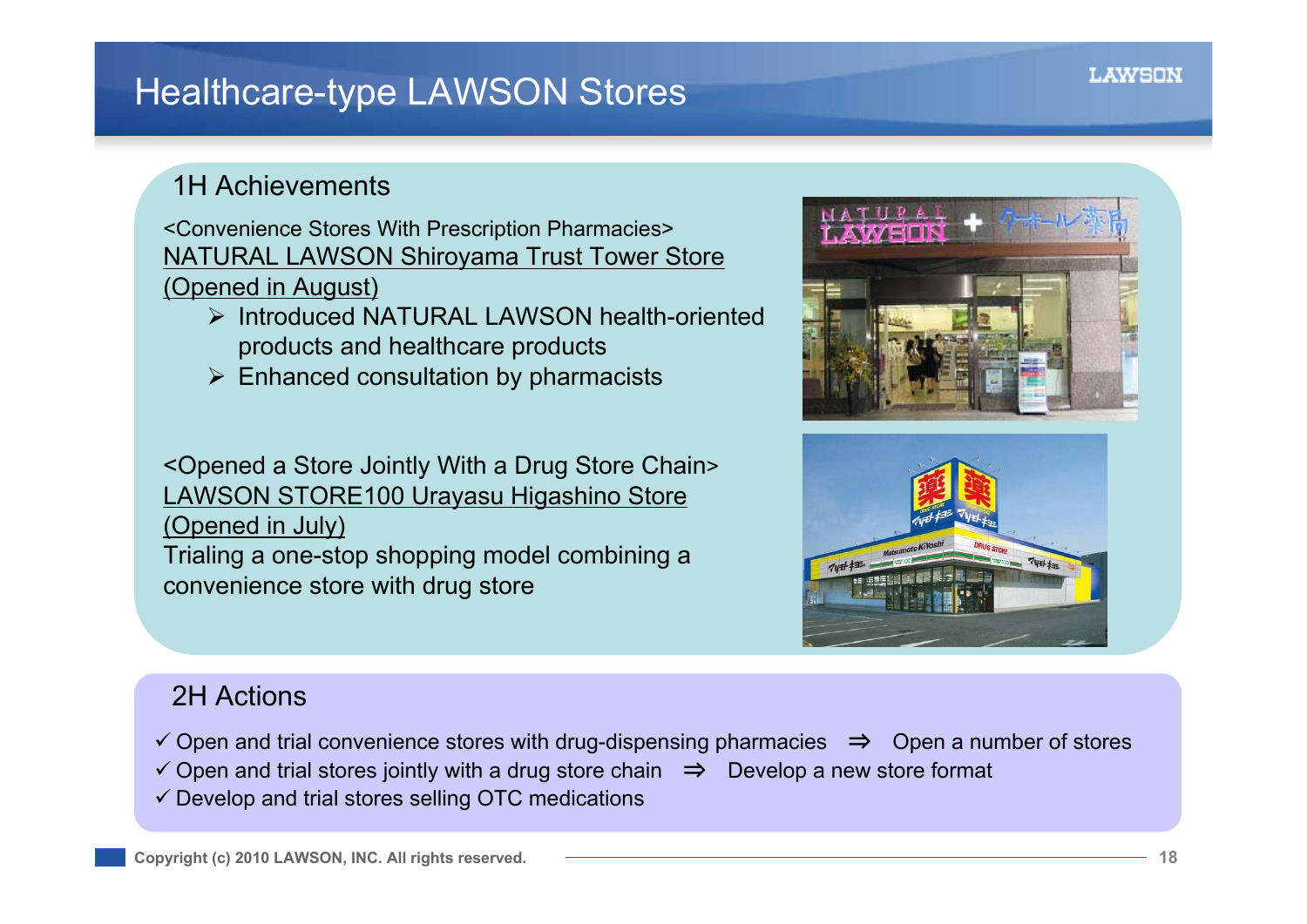## In-store Kitchen-type Stores

### 1H Achievements

- $\checkmark$  Opened 20 stores
- $\checkmark$  Sold more than 200 fresh lunch boxes a day
- $\checkmark$  Sold more than 100 fresh delicatessen items per day
- $\checkmark$  Average daily sales of fresh lunch boxes and delicatessen items of approximately 100,000 yen
- $\checkmark$  Investment efficiency: ROI of 25% (Model case)
- $\checkmark$  Succeeded in expanding customer base: Approx. 15% increase in women in their 30s and 40s

![](_page_18_Picture_9.jpeg)

![](_page_18_Picture_10.jpeg)

### 2H Actions

- $\checkmark$  Increase store openings
- $\checkmark$  Improve margins: Accelerated increase from 55% to 60%
- $\checkmark$  Improve productivity per man-hour
- $\checkmark$  Improve investment efficiency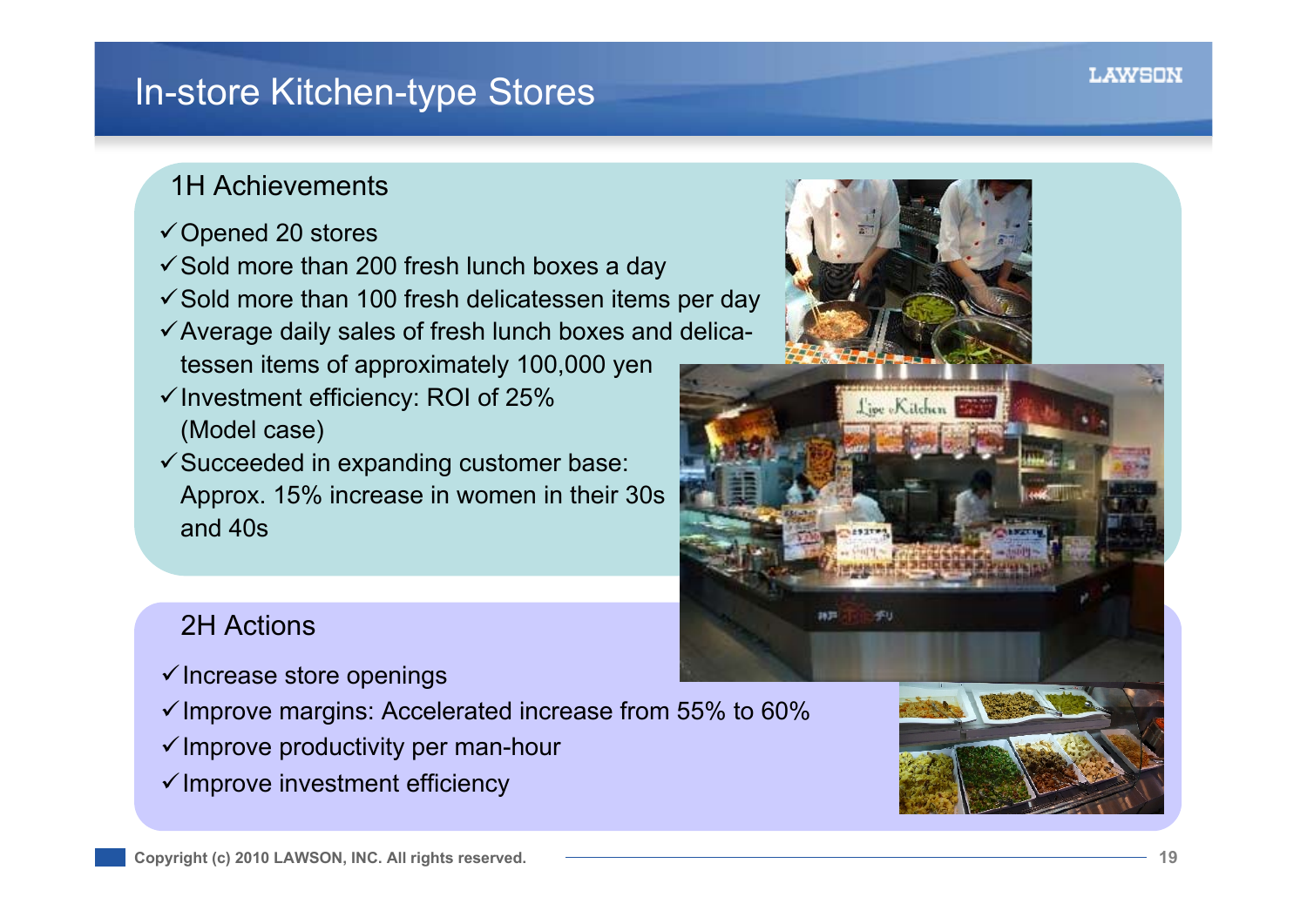## Overseas Development

### 2H Actions

![](_page_19_Figure_2.jpeg)

**LAWSON**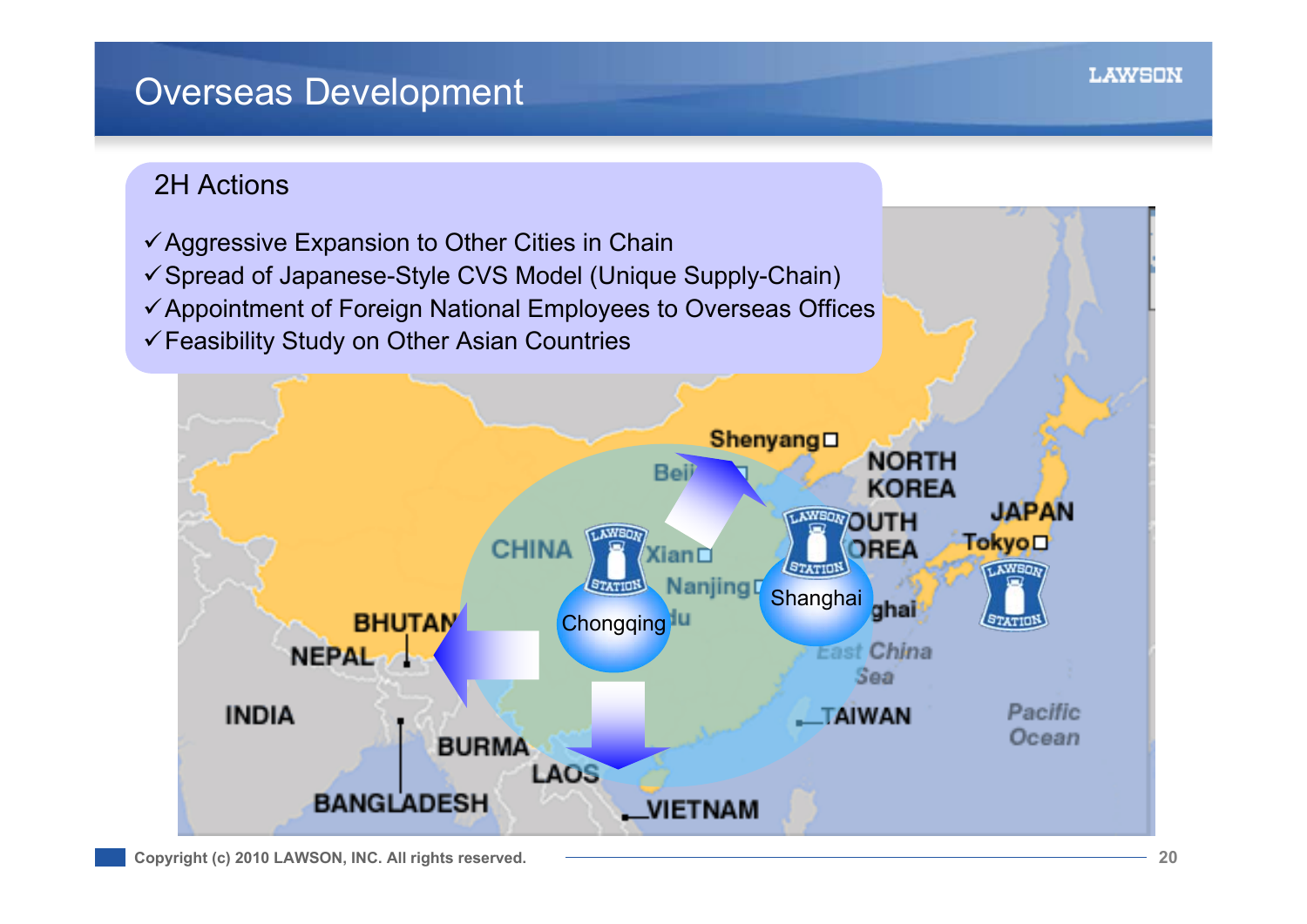# Investment in Growth Fields

- ◆ Conversion of existing stores into fresh food-type stores, etc.
- $\blacklozenge$  Healthcare
- ♦ In-store kitchens
- ♦ **Overseas**
- ◆ M&A, etc.

# Shareholder Returns

- $\blacklozenge$  Increased dividends
- ♦ Treasury stock buybacks/
- cancellations

![](_page_20_Picture_11.jpeg)

**LAWSON**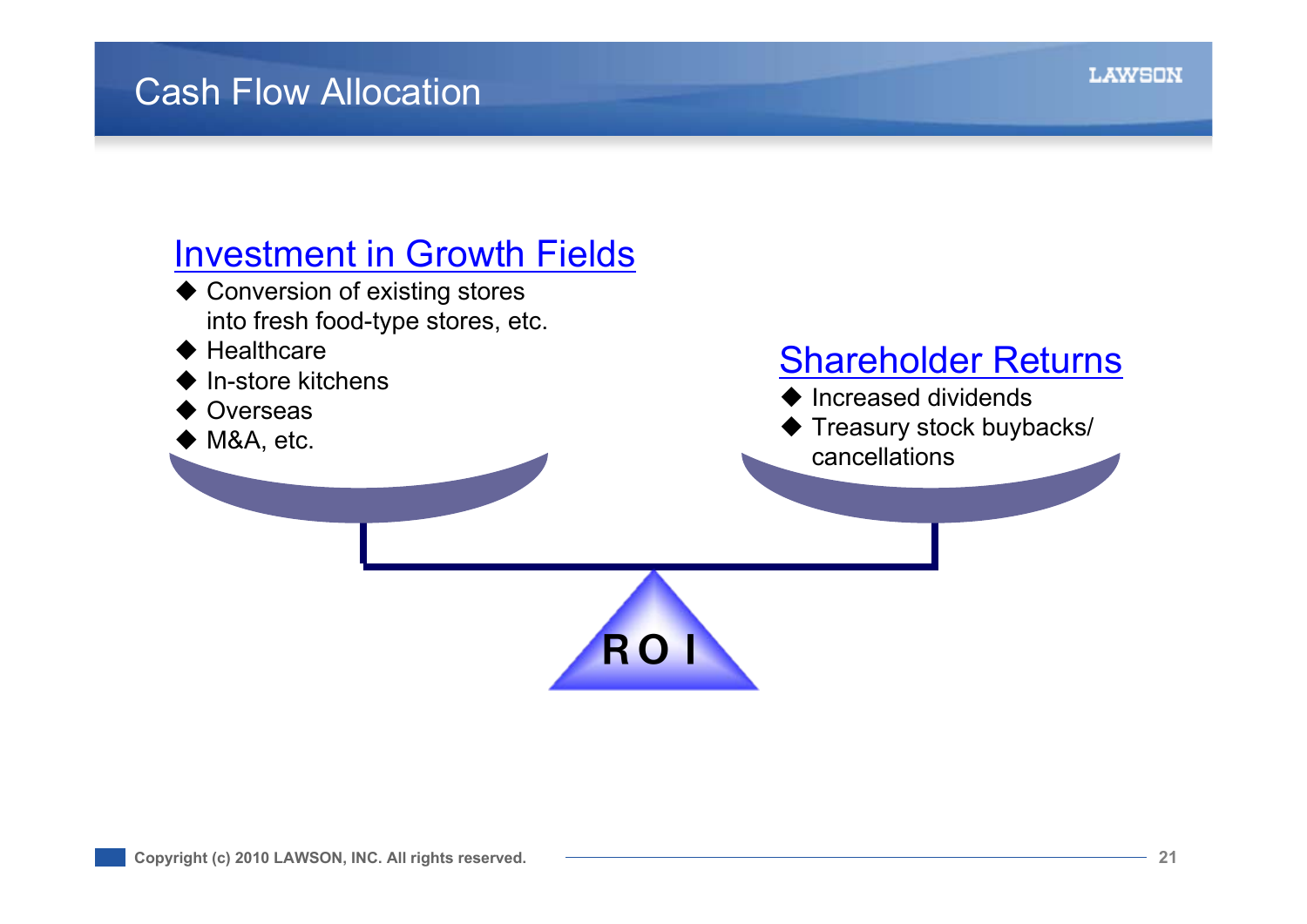# **References**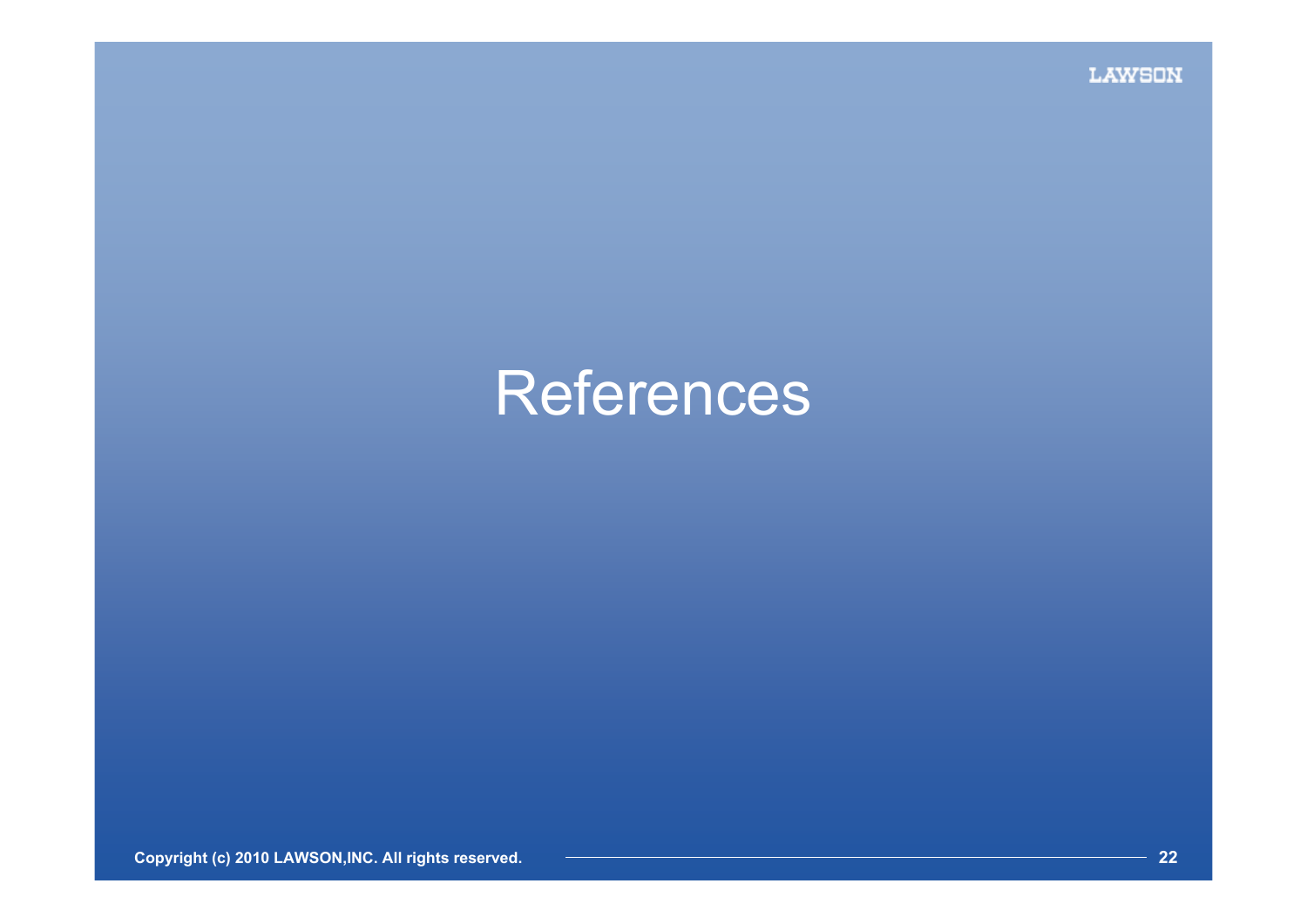|                                        | <b>FY2010</b>  |                  |         |                       |
|----------------------------------------|----------------|------------------|---------|-----------------------|
| (Consolidated: Billions of yen)        | <b>1H Plan</b> | <b>1H Actual</b> | 2H Plan | <b>Full-Year Plan</b> |
| Net sales of all stores                | 844.0          | 837.8            | 817.2   | 1,655.0               |
| <b>Operating profit</b>                | 27.9           | 30.1             | 20.4    | 50.5                  |
| Operating profit ratio                 | 3.3%           | 3.6%             | 2.5%    | 3.1%                  |
| Recurring profit                       | 27.1           | 29.6             | 19.5    | 49.1                  |
| Net profit                             | 13.0           | 12.2             | 9.8     | 22.0                  |
|                                        |                |                  |         |                       |
| Gross profit of existing stores (YoY)* | 99.5%          | 99.5%            | 100.5%  | 100.0%                |
| Net sales at existing stores (YoY)*    | 97.5%          | 97.6%            | 99.5%   | 98.6%                 |
| Gross profit margin ratio*             | 30.9%          | 30.9%            | 30.8%   | 30.9%                 |

Note: Italics mean revised figures.

\* Non-consolidated

**LAWSON**